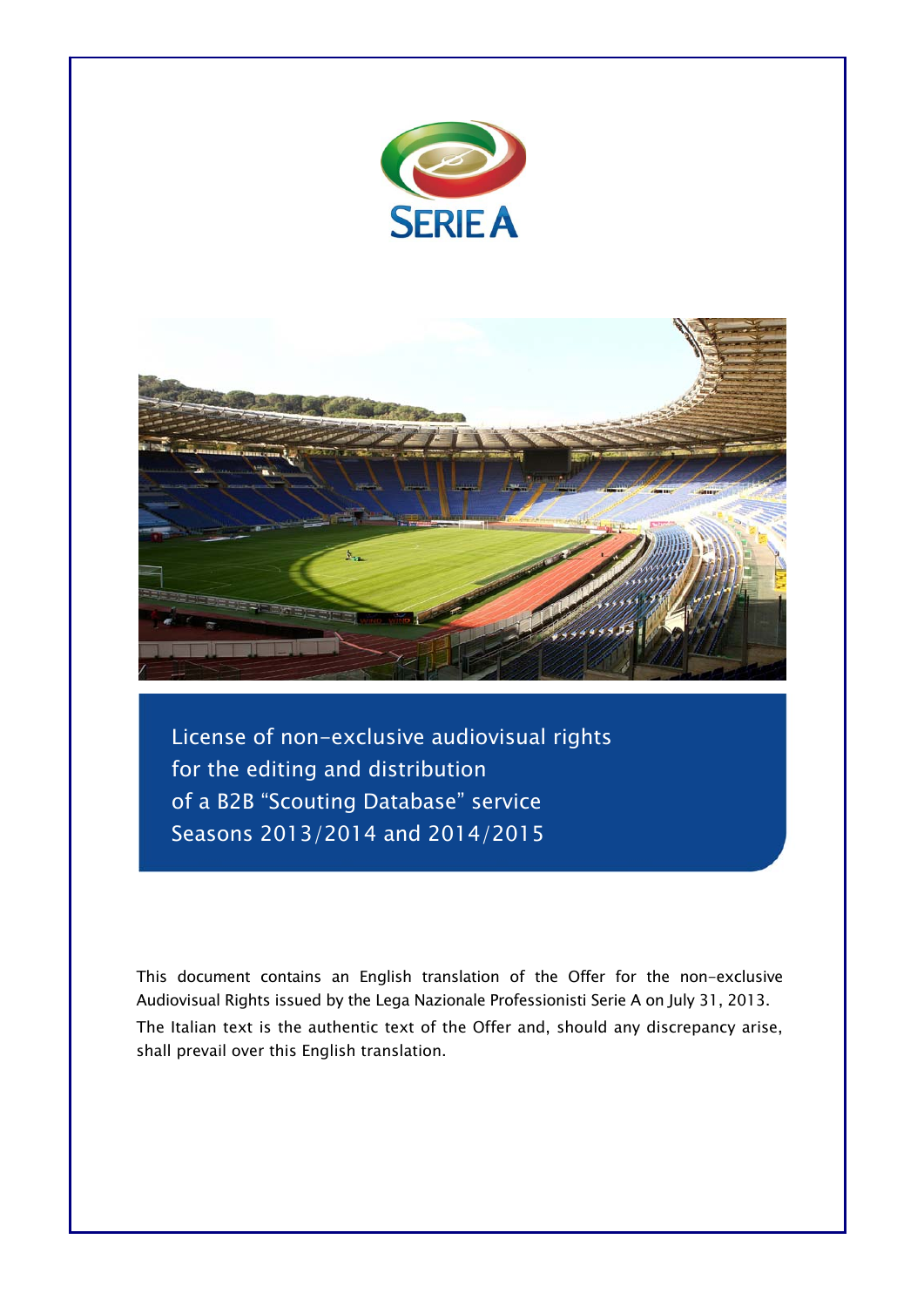# **INDEX**

| Section 1 | <b>Offer to the Market</b>                                                 |  |
|-----------|----------------------------------------------------------------------------|--|
|           | 1.1 Non-Exclusive Rights                                                   |  |
|           | 1.2 License Terms                                                          |  |
|           | 1.3 Requests                                                               |  |
|           | 1.4 Notices                                                                |  |
| Section 2 | <b>Description of the Rights</b>                                           |  |
| Section 3 | Privacy Policy - Notice pursuant to art. 13 of Legislative Decree 196/2003 |  |
| Annex 1   | <b>Non-Exclusive License Agreement</b>                                     |  |

# **1. Offer to the Market**

Lega Nazionale Professionisti Serie A -hereinafter, "Lega Calcio Serie A"- hereby offers to the market the licensing of non-exclusive Audiovisual Rights for the production and supply of B2B services of analysing game tactics and players' performances in relation to the Images of the Championship belonging to the 2013/2014 and 2014/2015 Seasons.

The capitalized terms set forth in this document have the meanings ascribed to them in the definitions set forth in the standard License Agreement attached hereto as Annex 1.

### **1.1 Non-Exclusive Rights**

The offer of Lega Calcio Serie A refers to the "Scouting Database" service as detailed in Section 2 of this document.

### **1.2 License Conditions**

The consideration due to Lega Calcio Serie A for the licensing of the non-exclusive audiovisual rights is set forth in Section 2 below.

The license conditions, including the payment terms and other obligations to which each Licensee accepting this offer shall comply, are governed by and detailed in the standard License Agreement attached hereto as Annex 1.

# **1.3 Requests**

This offer may be accepted by all operators actually operating the B2B service of Scouting Database for which the rights are offered.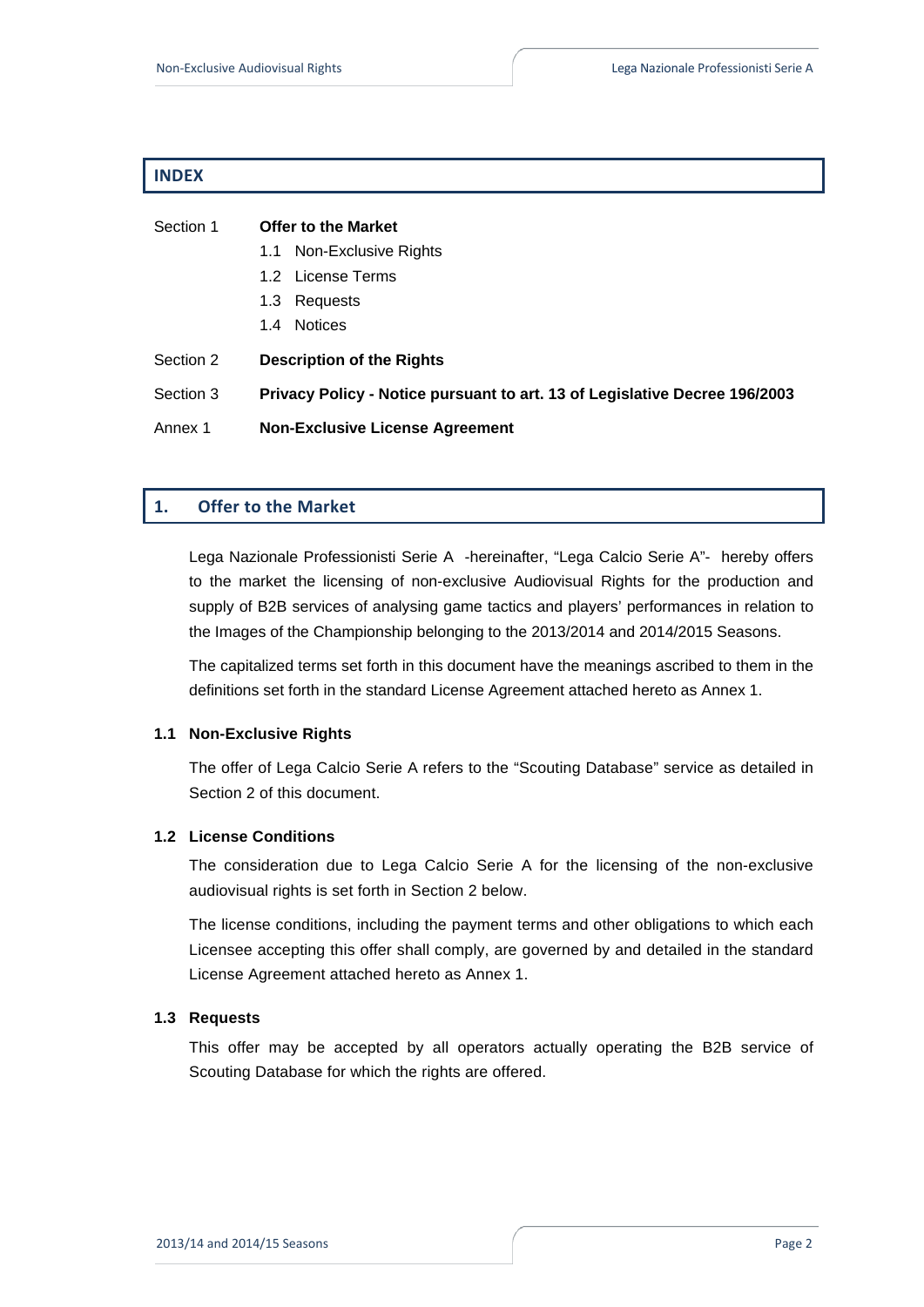The license shall be executed by Lega Calcio Serie A in respect of all operators that accept all economic and regulatory conditions set forth hereunder, and that transmit, in confirmation of their acceptance, a duly signed License Agreement for the non-exclusive rights in accordance with the text set forth in Annex 1.

The grant of the non-exclusive Audiovisual Rights being licensed shall become effective only upon receipt and acceptance, by Lega Calcio Serie A, of the said License Agreement duly signed by the operator.

Lega Calcio Serie A shall have the right to license the non-exclusive Audiovisual Rights at any time during or after the first or second Sport Season to which this offer relates. In such case, the consideration shall be owed by the operator on a pro rata basis in relation to the actual duration of the license.

By acquiring the non-exclusive Audiovisual Rights provided for in this offer the interested parties acknowledge and accept the notice concerning the privacy policy for their data as set forth in Section 3 below.

### **1.4 Notices**

Those operators interested in the acquisition of the non-exclusive Audiovisual Rights may direct their inquiries to the following addresses:

#### **Lega Nazionale Professionisti Serie A**

Attn.: Marco Brunelli, General Manager Via Ippolito Rosellini no. 4, 20124 Milan, Italy Fax: 02 69010091 E-mail: segreteria@lega-calcio.it

## **Infront Italy srl - Advisor of Lega Nazionale Professionisti Serie A**

Attn.: Marco Bogarelli, President Via Deruta no. 20, 20132 Milan, Italy Fax: 02 77112824 E-mail: presidenza@infrontsports.com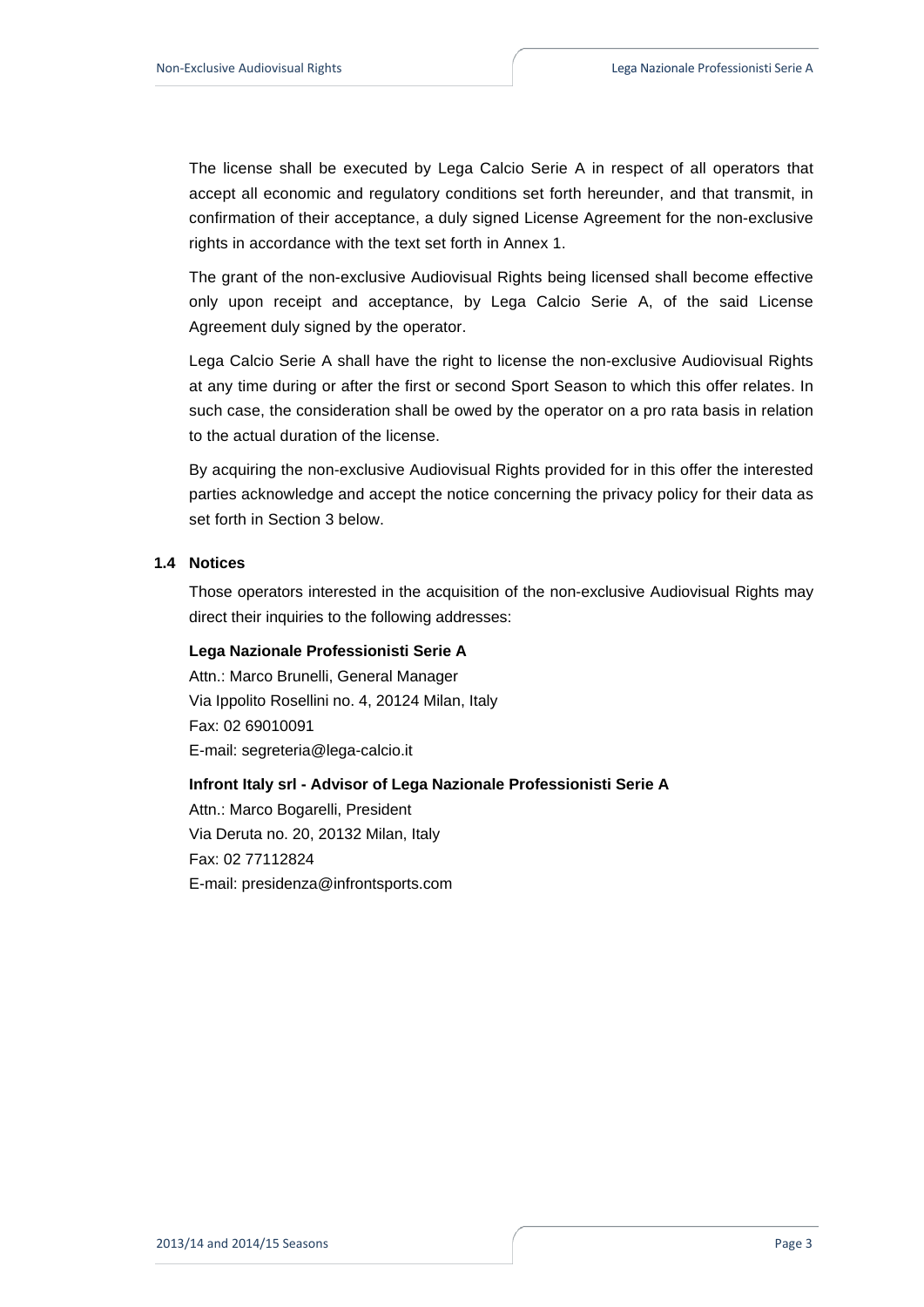# **2. Rights Description**

### **SCOUTING DATABASE RIGHTS**

#### 1) **Events**:

The license is for the Images of the Events belonging to the Serie A, Coppa Italia and Supercoppa Italiana Championships of the 2013/2014 and 2014/2015 Sport Seasons.

### 2) **Rights Licensed**

The license is for the non-exclusive Audiovisual Rights to use the recordings of the Images of the Events as part of the sole service Scouting Database (as defined below) operated by Licensee, not earlier than three (3) hours after the conclusion of each Event and up to the midnight of the eighth day after the Event.

Any other use of the Images of the Events other than as expressly specified in the preceding paragraph, shall be excluded from this license.

### 3) **Scouting Database**

The Scouting Database service managed by Licensee must consist of a database service offered for a fee, also available on-line, for use in a professional business-to-business environment (B2B) containing Images database of the Events for the sole purpose of analysing game tactics and players' performance, with access restricted only to professionals, organizations and businesses interested in such service, and with the strict exclusion of any other use.

### 4) **Access to the Scouting Database Service**

Access to and viewing of the Images contained in the Scouting Database may be permitted online through the Web and Mobile Platforms and off-line, on condition that any reproduction or use of the Images outside the service is disabled and not permitted.

### 5) **Territory**

Italy and world-wide abroad.

#### 6) **Fees**:

For the 2013/2014 Season: Euros 50.000 (fifty-thousand) plus VAT. For the 2014/2015 Season: Euros 50.000 (fifty-thousand) plus VAT.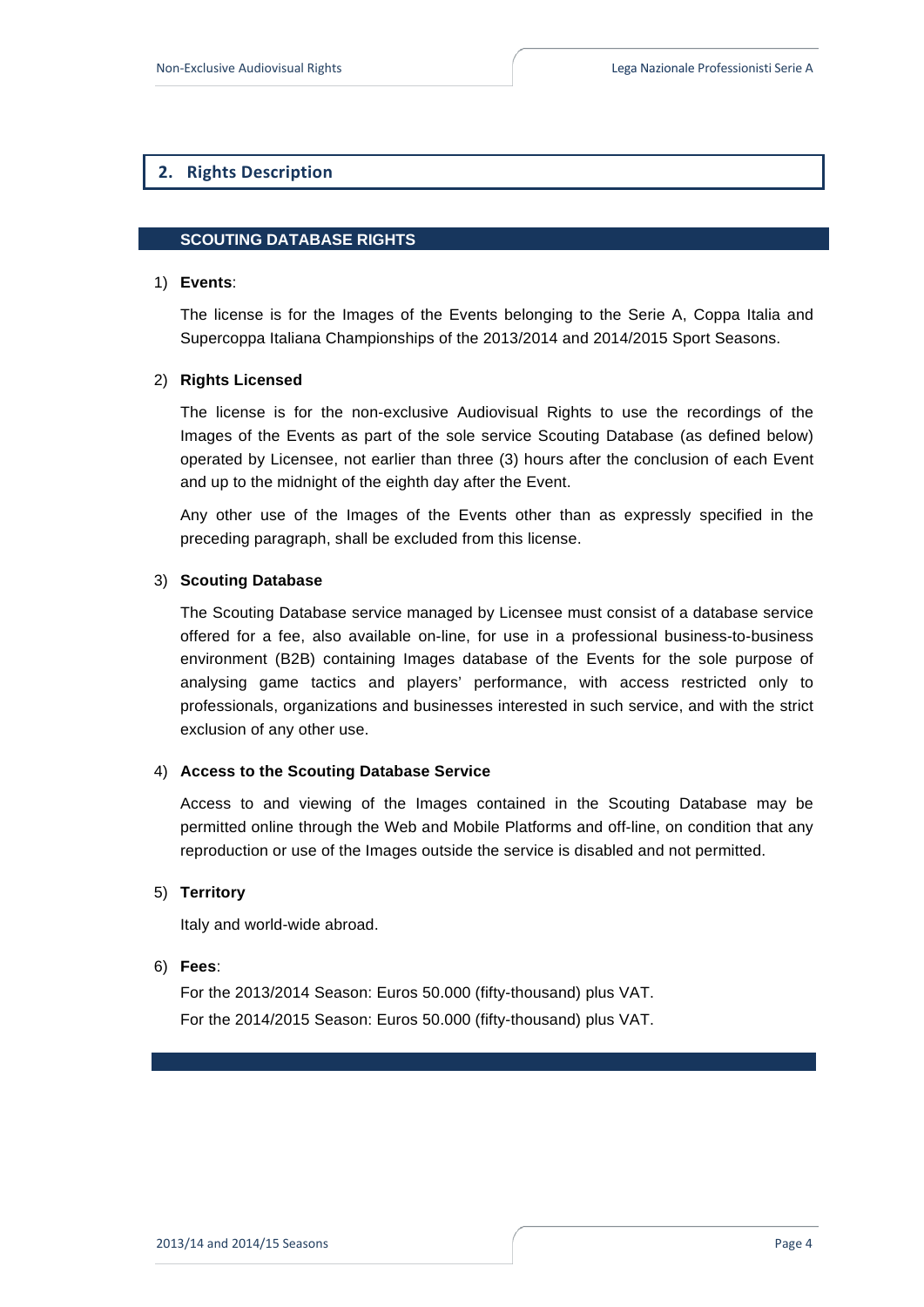# **3. Privacy Policy ‐ Notice pursuant to Art. 13 of Legislative Decree 196/2003**

The following information regards article 13 of Italian Legislative Decree no. 196 of June 30, 2003 on the rules protecting the processing of personal data belonging to private individuals and other entities ("Privacy Code").

The information and data provided by those participating in the licensing of Lega Calcio's rights will be processed in accordance with the provisions of the Privacy Code and principles of fairness, lawfulness, transparency and protection of the confidentiality of those concerned.

Processing of personal data means any operation or set of operations carried out without the aid of electronic instruments, concerning the collection, recording, organization, storage, consulting, development, modification, selection, extraction, comparison, use, interconnection, blocking, communication, dissemination, erasure and destruction of data, even if not registered in a database.

The processing of personal data:

(a) has the following purposes: ascertaining the suitability of those participating; allowing the management of all subsequent contractual stages; comply with legal, administrative, contractual and accounting requirements;

(b) will be carried out as follows: with the assistance of electronic or automated instruments and on paper;

(c) the data may be communicated or disclosed to third parties, even in the absence of the interested party's permission, only in cases where the communication or disclosure is necessary to comply with obligations under the law, rules or EU regulations; for the performance of obligations arising from a contract which the stakeholder is a party, or to comply with specific requests. In addition, the data may be communicated or disclosed to third parties, even in the absence of permission, if the information comes from public registers, lists, records or documents that can be known to anyone, or if the data pertains to the performance of economic activities, within the limits provided by the current legislation on business and industrial secrecy;

(d) pursuant to article 13, paragraph 1, letter d) of the Privacy Code, the data may be disclosed to officers and consultants of Lega Nazionale Professionisti Serie A involved in the licensing procedures, within their respective authority;

Providing data is optional, but the failure to do so might make it impossible, for those interested, to become licensee of the Rights. In addition, under articles 24, paragraph 1 (a), (b), (c), (d), (g), 26, paragraph 4 (d) and 27 of the Privacy Code, it is not necessary for the Data Holder to acquire the prior consent of the interested parties, except for the obligation to provide this information and to comply with the conditions established by the law in particular cases for data processing or by the General Authorizations of the Guarantor for the Protection of Personal Data for the processing of sensitive or judicial data. In this perspective, the processing of sensitive or judicial data implied in the procedures and/or the management of the Rights, will occur in full compliance with the provisions of Articles 26 and 27 of the Privacy Code and of the General Authorizations issued by the Guarantor for the Protection of Personal Data.

The details of the Data Holder are as follows: Lega Nazionale Professionisti Serie A - Via I. Rosellini 4 - 20124 Milan, Italy. The individual(s) responsible for the data processing, if appointed, may be known by contacting the Data Holder.

The data will be stored at the premises of the Data Holder for the time set forth in the abovementioned law. Said data will be collected, processed and stored in full compliance with the provisions of articles 31 and following of the Privacy Code and the Technical Regulations - Annex B of the Code - regarding security measures.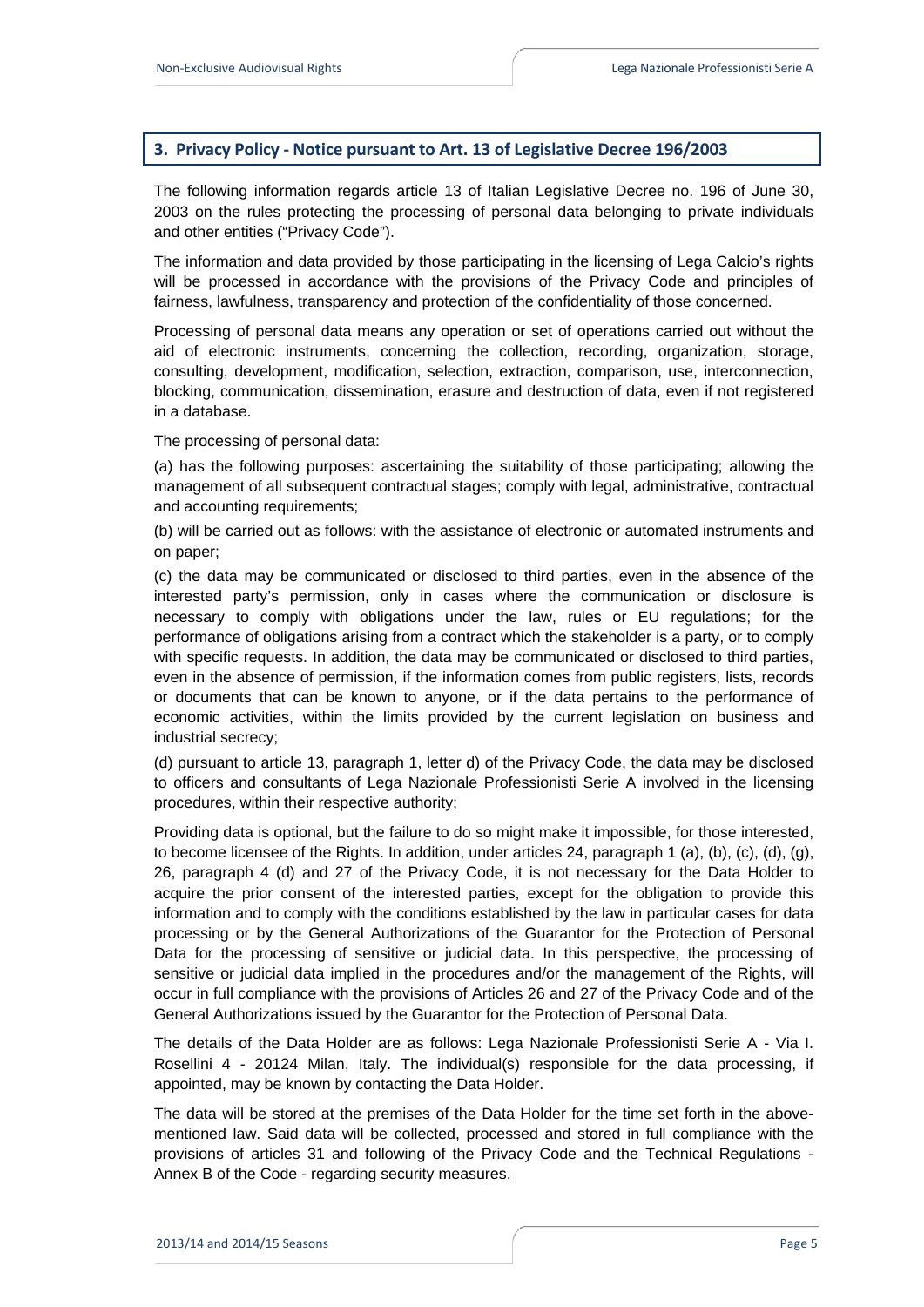The Data Holder may be contacted at any time, with no formalities, in order to enforce the rights provided in article 7 of the Privacy Code, as particularized below:

Article 7. Right to access personal data and other rights

1. The interested party has the right to obtain confirmation of whether or not personal data concerning him, even if not yet recorded in an intelligible form, exist.

2. The interested party has the right to be informed:

a) as to the origin of the personal data;

b) as to the purposes and methods for processing;

c) as to the criteria applied in case of processing with the aid of electronic instruments;

 d) as to the identity of the holder, manager and the representative appointed under article 5, paragraph 2;

 e) as to those to whom the data may be communicated or as to those who can learn about them in their capacity as designated representatives, managers or agents appointed in the State.

3. The interested party has the right to obtain:

a) an update, rectification or, when necessary, an integration of the data;

 b) the cancellation, transformation into an anonymous form or the blocking of data processed unlawfully, including data which retention is unnecessary for the purposes for which the data were collected or subsequently processed;

 c) a certification that the procedures of letters a) and b) have been notified, also as regards to their contents, to those to whom the data were communicated or disseminated, unless this requirement becomes impossible or manifestly disproportionate in respect to the protected right.

4. The interested party has the right to oppose, in whole or in part:

 a) for legitimate reasons, to the processing of personal data, to the extent pertaining to its collection;

 b) to the processing of personal data for purpose of mailing advertising or direct sales materials, or for carrying out market surveys or commercial communication.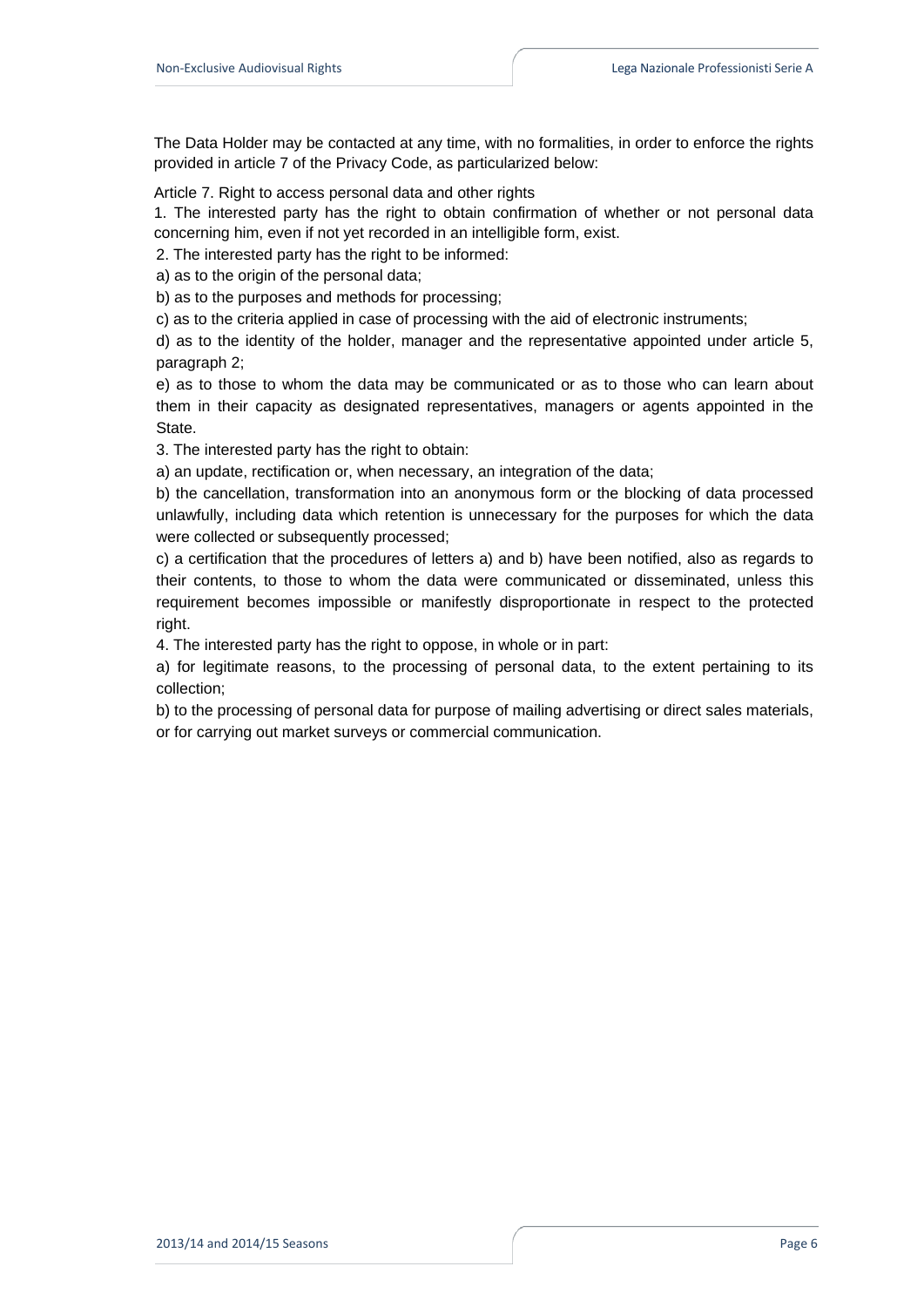# **Annex 1**

# **LICENSE AGREEMENT FOR NON-EXCLUSIVE AUDIOVISUAL RIGHTS**

### **BETWEEN**

**LEGA NAZIONALE PROFESSIONISTI SERIE A**, a private association established under Italian laws, with registered office in Milan, Via Ippolito Rosellini no. 4, Tax Code and VAT no. 06637550960, herein represented by its President Maurizio Beretta (hereinafter, "**Lega Calcio Serie A**")

# **AND**

[*company name*], with registered office in [*address*], Tax Code and VAT no. [*number*], herein represented by its [*name*] (hereinafter "**Licensee**")

# **Preambles**

- **A.** On July 31, 2013, Lega Calcio Serie A published, on its website, its offer for the non-exclusive Audiovisual Rights identified herein.
- **B.** Licensee accepted the aforesaid offer with reference to the non-exclusive Audiovisual Rights, which Lega Calcio Serie A hereby licenses in accordance with the terms and conditions set forth in this writing.

On the basis of the above, which is an integral part of this agreement, the parties agree as follows.

### **Section 1. Definitions**

As used herein, the following terms shall have the following meanings, being agreed that words importing the singular include the plural and vice versa:

- - **Championship**: is any of the Serie A, Coppa Italia and Supercoppa Italiana championships of the 2013/2014 and 2014/2015 Sport Seasons.
- - **License Agreement**: is the agreement for the license, to Licensee, of the Rights for the production of the Database.
- - **Rights**: are the non-exclusive audiovisual rights to use the fixations of the Events until the midnight of the eighth day following each Event, for the production and supply of the Scouting Database service, under the terms of this License Agreement.
- **Term:** is the duration of this License Agreement.
- - **Event**: is the event of the Championships consisting in the pre-Match, first half of the Match, interval, second half of the Match, and post-Match.
- **Match**: is the part of the Event which runs from the game's opening whistle and ends with its final whistle.
- **Round**: means the round of the Championship that includes all the Events played in one or more calendar days, on the basis of the calendar issued by the organizer of the Championship.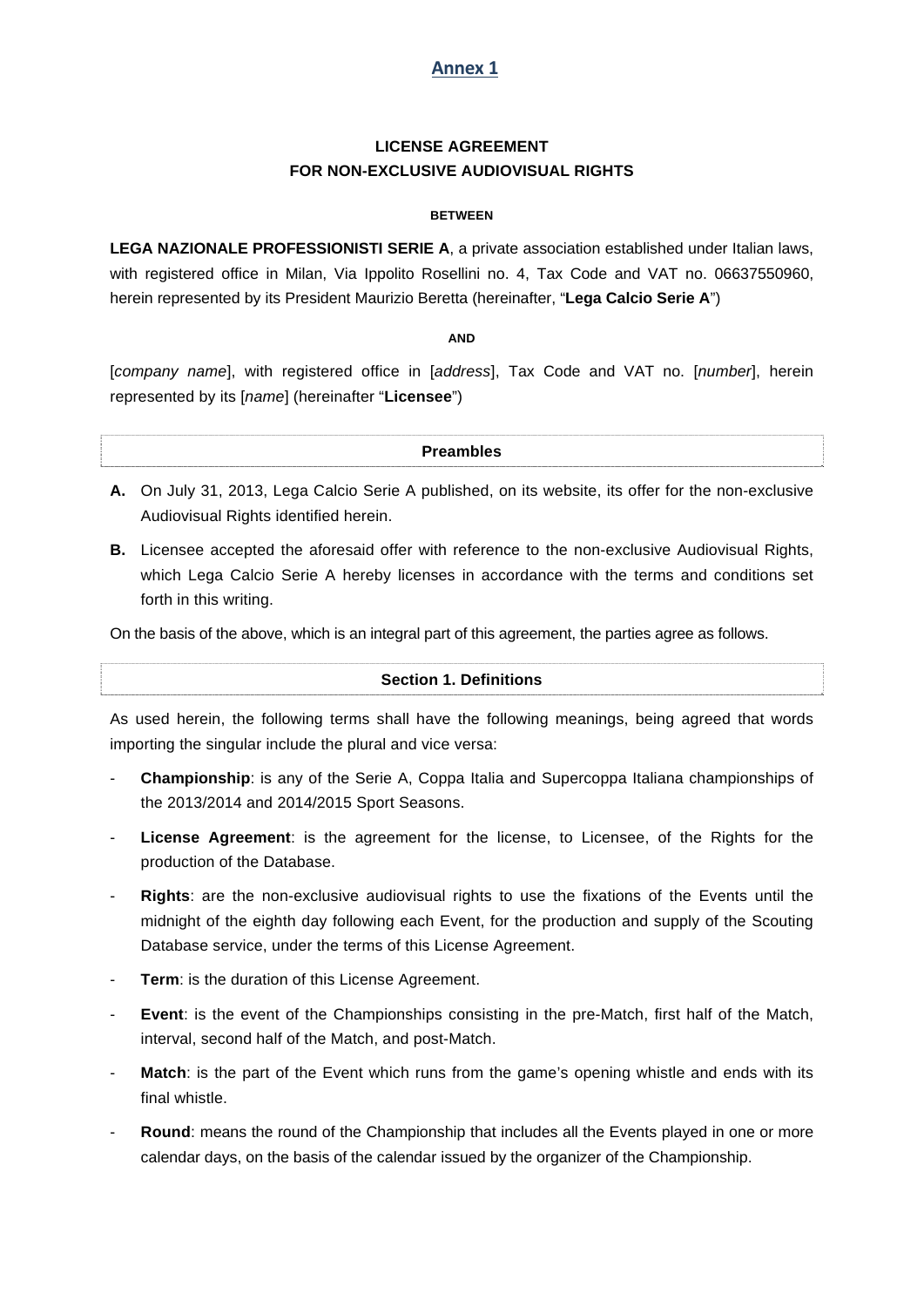- - **Images**: are, unless otherwise stated, the visual images of each entire Event, including Highlights, but with the exception of the Archive Footage.
- - **Archive Footage**: are the fixations of the Images of the Event for the exercise of the right to the archive, which is reserved by the Clubs and is therefore excluded from this License Agreement.
- - **Highlights**: are the footage of the Event's most significant passages of play, including freeze frames, slow-motion frames, instant replays and any other frames or animated match action processing that Licensee may use within the terms and conditions of this License Agreement.
- Licensee: is the operator to which the Rights have been licensed.
- - **Mobile Phone Platform**: is the system for the transmission of audiovisual images in unicast mode (PtoP) using GSM, GPRS/EDGE and UMTS/HSDPA technology and subsequent evolution, intended for the reception on terminals connected to mobile phone networks.
- Web Platform: is the system for the transmission of visual images through the public Internet network (open IP network), intended for its reception on a personal computer, without the need of equipment or receiving software different from those generally available and technologically consolidated.
- post-Match: is the phase of the Event which runs from the final whistle of the Match until the last occurrence between the exit of the players from the sport venue and the  $75<sup>th</sup>$  minute after the final whistle of the Match.
- pre-Match: is the phase of the Event which runs from the first of the occurrences between the time of arrival of the players at the stadium and the  $90<sup>th</sup>$  minute before the Match, until the opening whistle of the Match.
- - **Re-run**: is the full transmission of the Event after the first Live or first Delayed airing.
- - **Scouting Database**: is the service consisting in the database having the characteristics specified in article 2.1 of this License Agreement.
- **Summary:** is the transmission of the Event for a duration not exceeding 10 minutes for each period of play.
- - **Club**: means each sport organisation taking part in the Championship during each of the Sport Seasons.
- **Sport Season:** is the period, according to the sporting regulations, that elapses between July  $1<sup>st</sup>$  and June  $30<sup>th</sup>$  of the following calendar year.
- Users: are those to which, as part of their professional activity, Licensee shall provide access to the Scouting Database service.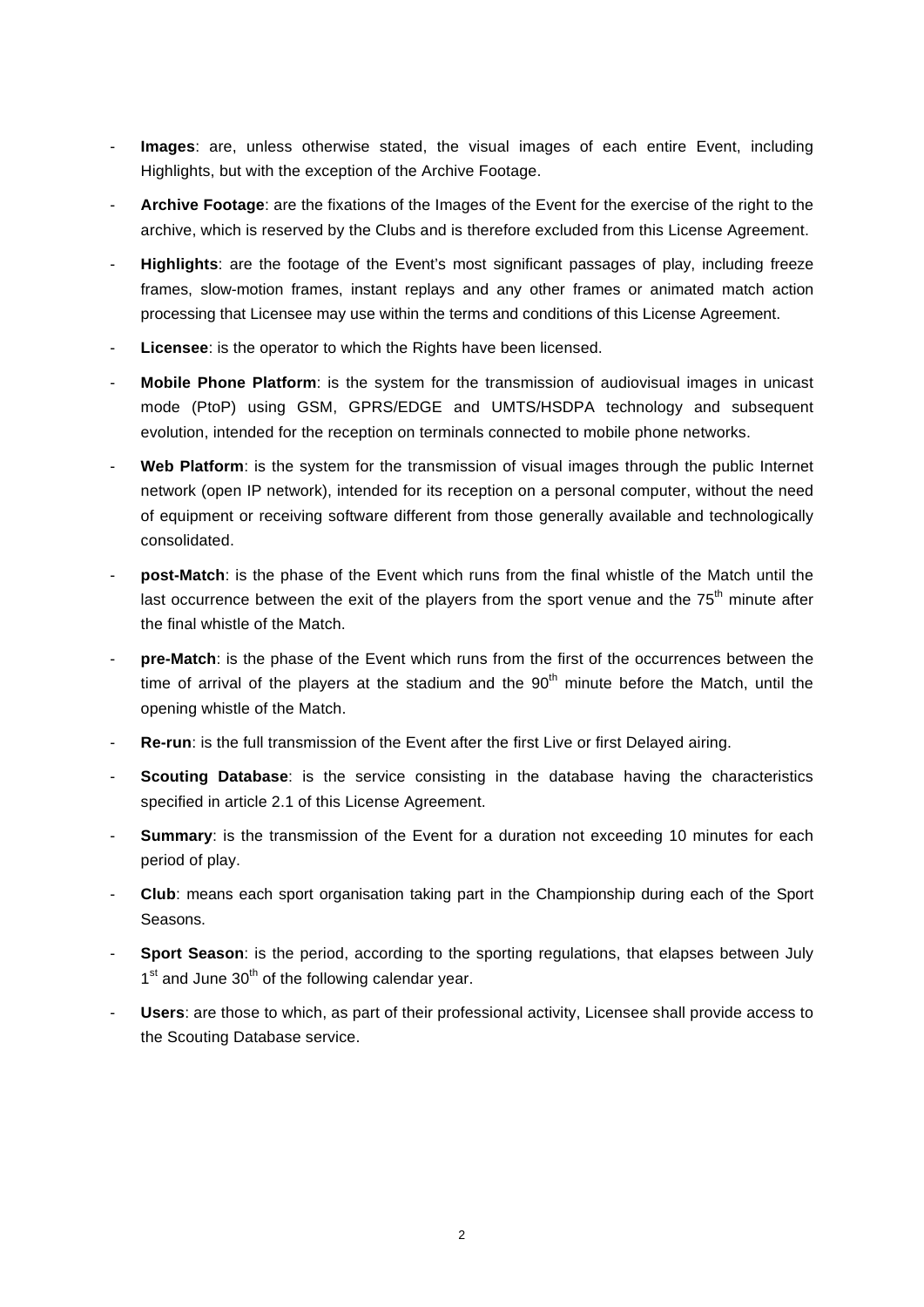# **Section 2. Rights Covered by the License**

- 2.1 Lega Calcio Serie A licences to Licensee, on a non-exclusive basis, the Audiovisual Rights for the production and supply of the above-mentioned Scouting Database services, which Licensee shall use in compliance with all the terms and conditions of this License Agreement:
	- a) **Events**: The license covers the Images of the Events of the Serie A, Coppa Italia and Supercoppa Italiana Championships of the 2013/2014 and 2014/2015 Sport Seasons.
	- b) **Rights:** The license covers the non-exclusive audiovisual rights to use the fixation of the Images of the Events within the Scouting database service managed by Licensee, not earlier than three (3) hours after the conclusion of each Event and until the midnight of the eighth day after the Event, as well as to reproduce, communicate and make available the Images contained in such Scouting Database.
	- c) **Scouting Database:** The Scouting Database service managed by Licensee must consist of an on-line database, offered for a fee, reserved for professional use (B2B), containing a schedule of Images of the Events for the sole purpose of analysing game tactics and players' performances, with access restricted to professionals, organizations and businesses interested in this service, and with the strict exclusion of any other use.
	- d) **Platforms:** The Platforms for Users' access and viewing of the Images contained in the Scouting Database are the Web and Mobile Platforms.
	- e) **Territory:** Italy and abroad.
- 2.2 The license is granted on a non-exclusive basis. Therefore, the Rights may be freely exploited by Lega Calcio Serie A, by the organizers of the Events, and by their successors and assigns, as well as by any other third party, without Licensee being able to raise any objection or demand, for any reason whatsoever, with respect to such other uses, against anyone.
- 2.3 The license is granted along with the express prohibition to allow third parties, directly or indirectly, through sub-grants, sub-licenses or other transactions with similar effects, to exploit or use in whole or in part, for any reason, the Database and the Rights.
- 2.4 The Rights granted through the license excludes all rights relating to the Archive Images. All rights and powers not specifically and expressly granted to Licensee with this License Agreement, are also excluded from the Rights, which exploitation is restricted in all respects to Lega Calcio Serie A, the organizers of the Events and their successors and assigns.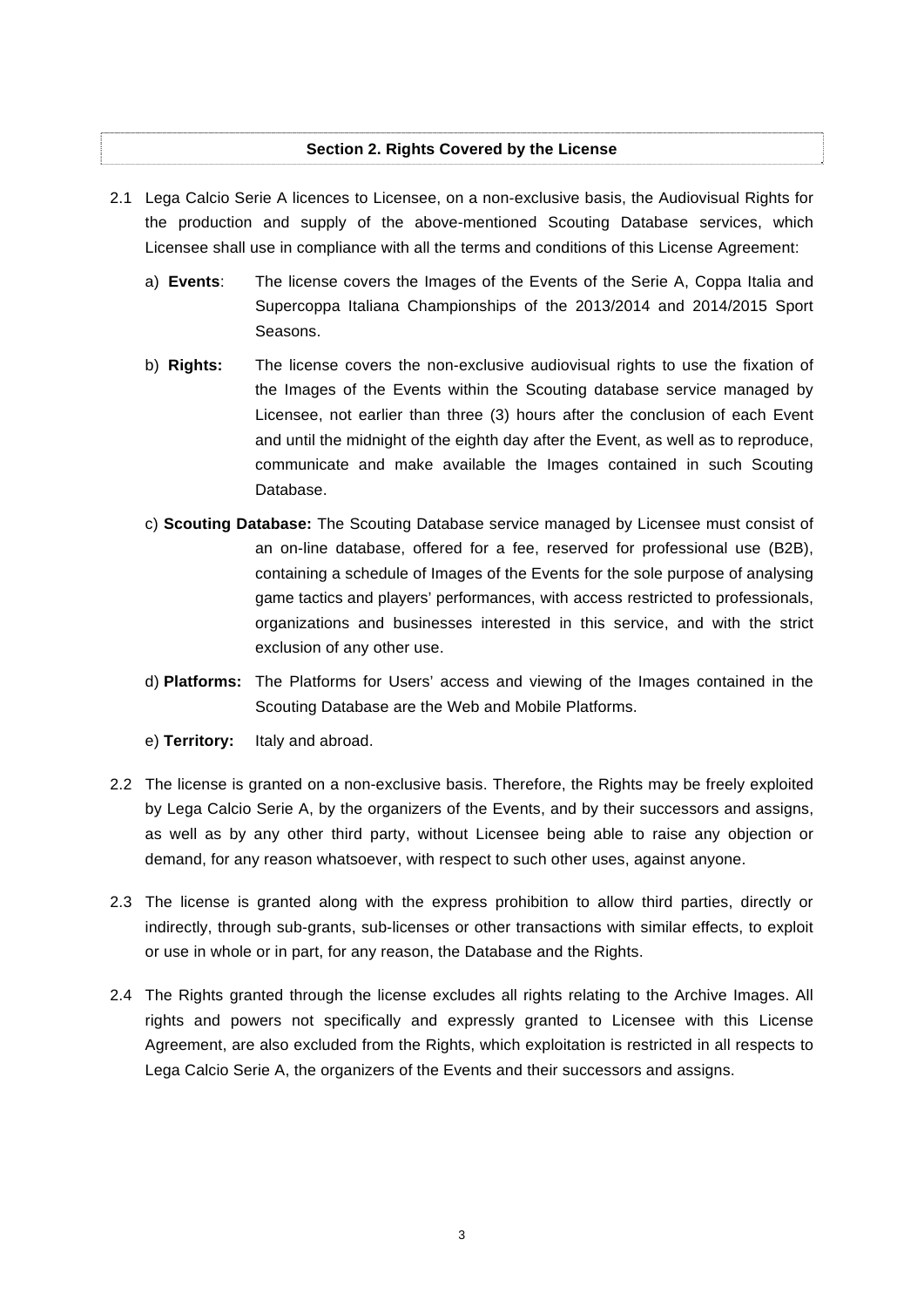# **Section 3. Images of the Events**

- 3.1 Lega Calcio Serie A guarantees the supply of the Images of the Events by way of technical procedures to be communicated through a specific Informative Memo published on the website of Lega Calcio Serie A before the beginning of each Sport Season. In any case, Licensee shall bear the burden of adopting appropriate technical equipment for the reception of the Images made available by Lega Calcio Serie A and secure any service or performance subsequent to that supply such as, but not limited to, any transcoding in other formats, editing, postproduction and transmission of the Images to the Users.
- 3.2 No Licensee's cameras are allowed at the sports venue for filming the Events. Licensee is in any case required to use only the Images provided by Lega Calcio Serie A.

# **Section 4. Consideration and Methods of Payment**

- 4.1 In consideration for the licensing of the Rights, Licensee shall pay to Lega Calcio Serie A the following amount:
	- (i) for the 2013/2014 Sport Season:  $\epsilon$  50.000 (fifty-thousand) plus VAT;
	- (ii) for the 2014/2015 Sport Season: € 50.000 (fifty-thousand) plus VAT.
- 4.2 The above consideration, inclusive of technical costs, must be paid by Licensee, in each Sport Season, in 2 semi-annual instalments due, respectively, on July  $1<sup>st</sup>$  and January  $1<sup>st</sup>$  of each Sport Season.
- 4.3 Licensee's payments shall have a discharging effect only if made by wire transfer, on the due dates, to the bank account of Lega Nazionale Professionisti Serie A, IBAN IT 49 B 03239 01600 100000010221, or a different bank account notified in writing by Lega Calcio Serie A. The transfer receipt shall be the payment acquittance.
- 4.4 Any delay whatsoever in the payment of the relevant fee shall result, without the need for notice, in the accrual of interest in favour of Lega Calcio Serie A, to be calculated in a measure equal to the Official Referenced Rate of the Bank of Italy on the basis of the REPO-BCE (European Bank Community Policies Yield Rate) in force in the period relative to such non-fulfilment, plus 3 percentage points. In any case, without prejudice to the agreement on the rate not exceeding the limits set forth by law no. 108/96.
- 4.5 Licensee acknowledges and agrees to waive any claim or objection, which Licensee may raise for any reason, in order to suspend or delay the payment of the amounts due to Lega Calcio Serie A, even in case of litigation. Payments may not be in any way reduced or otherwise modified in case Licensee is unable to exploit some of the rights for any reason other than a breach by Lega Calcio Serie A. Should Licensee, for any reason, suspend or delay the payments due or reduce or modify the amounts, Lega Calcio Serie A shall be entitled to suspend the performance of this License Agreement, even outside the cases provided for in Articles 1453 and following of the Civil Code, and without prejudice to the right of Lega Calcio Serie A to resort to any other remedy provided by this License Agreement or by law.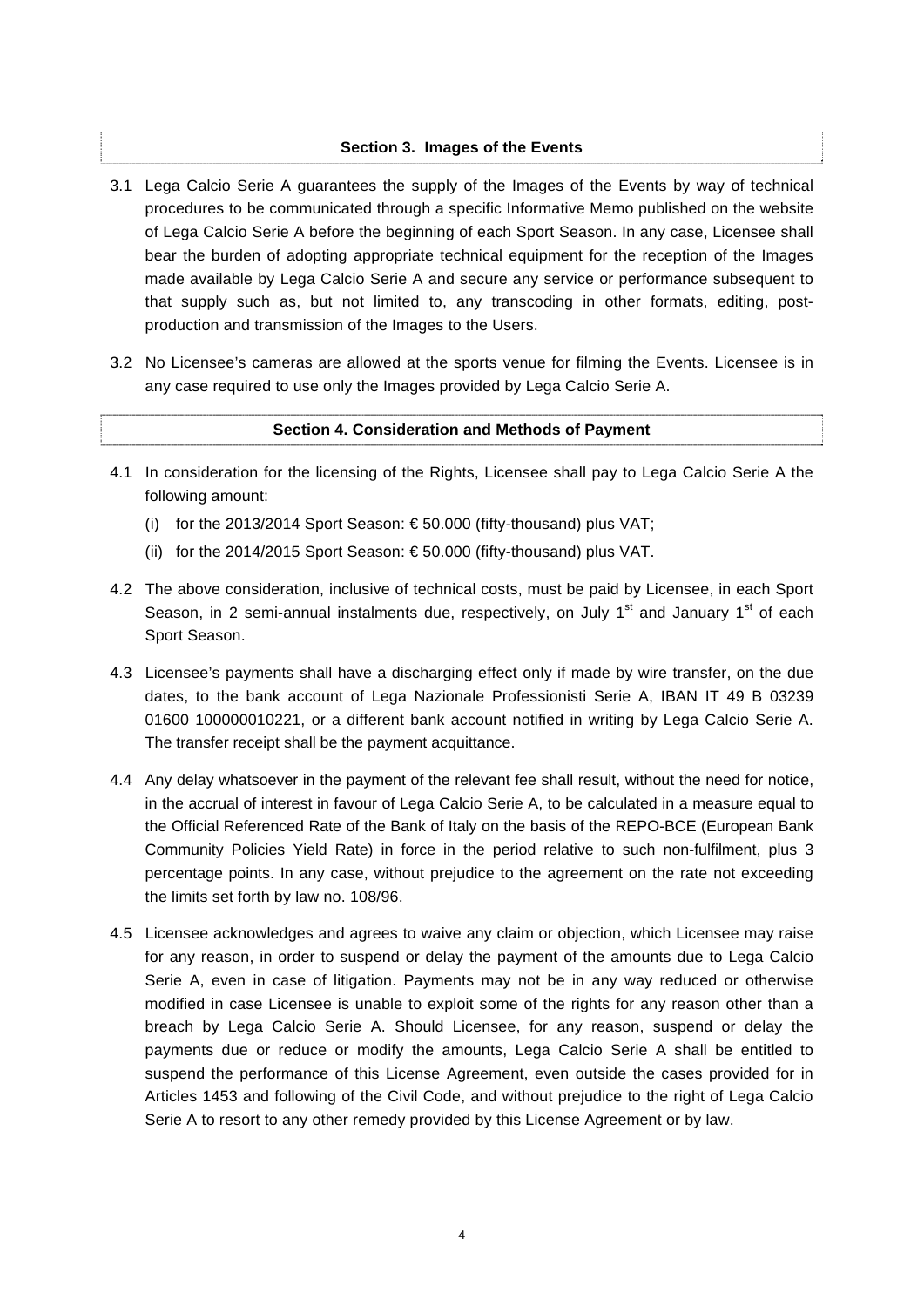# **Section 5. Licensee's Rights and Obligations**

- 5.1 Lega Calcio Serie A licences to Licensee, on a non-exclusive basis, the sole Audiovisual Rights relating to the Scouting Database services, which Licensee may use in the licensed territory only in the context of the Scouting Database service directly managed by it, and subject to all the terms and conditions of this License Agreement.
- 5.2 Lega Calcio Serie A grants to Licensee freedom to set-up its service, as long as the Images are used solely in relation to the Scouting Database and in accordance with the image, prestige and identity of Lega Calcio Serie A and the Clubs.
- 5.3 Licensee is obliged in all cases to exploit the Audiovisual Rights and the other rights licensed, in strict compliance with this License Agreement as well as with:
	- (a) the rights to the Events and the Championship acquired from other licensees of exclusive packages, as identified in the relevant invitations to offer;
	- (b) the Guidelines, the Media Production Regulations, the Editorial Guidelines and all other regulations or notices issued by Lega Calcio Serie A;
	- (c) legislation and any other binding and enforceable administrative and sport regulation, including the Media and Sport Code, which is a Regulation containing rules concerning the relations between the clubs and the media, and all the provisions aimed at suppressing unsportsmanlike conduct related to the world of gaming and betting, as well as additional regulations and decisions of any kind issued by national governing sports entities (Lega Calcio Serie A, FIGC, CONI) and/or international governing sports entities (UEFA and FIFA). Pursuant to article 11, paragraph 6, of Legislative Decree no. 9/08, Licensee is forbidden from sublicensing to third parties or to anyhow allow the exploitation of the Rights, and Licensee is obliged to impose to the end-users of the Scouting Database the ban on the use of Images of the Events for the purpose of carrying out, even indirectly, activities other than the mere viewing of the Images;
	- (d) reasonable instructions that the organizer of the Championship reserves the right to issue, in the exercise of such function, in order to safeguard the safety of the sports venues, the proper carrying out of the Championship, the rights of other lawful successors and assigns, as well as in the interests of the Users.
- 5.4 Licensee undertakes:
	- (a) to exploit the Rights and transmit the Database in strict compliance with the limitations and procedures set forth in this License Agreement. Licensee acknowledges that such limitations and procedures are binding and therefore unmodifiable, neither by virtue of alleged practices nor by way of interpretation, and that any changes will have to be evidenced in writing and signed by Lega Calcio Serie A.
	- (b) since the Rights may be exploited solely through paid services, to
		- ensure that the coding systems of the signal distributed to the Users have a high level of security and inviolability so to effectively allow access to the Images only upon the prior permission to each of the Users;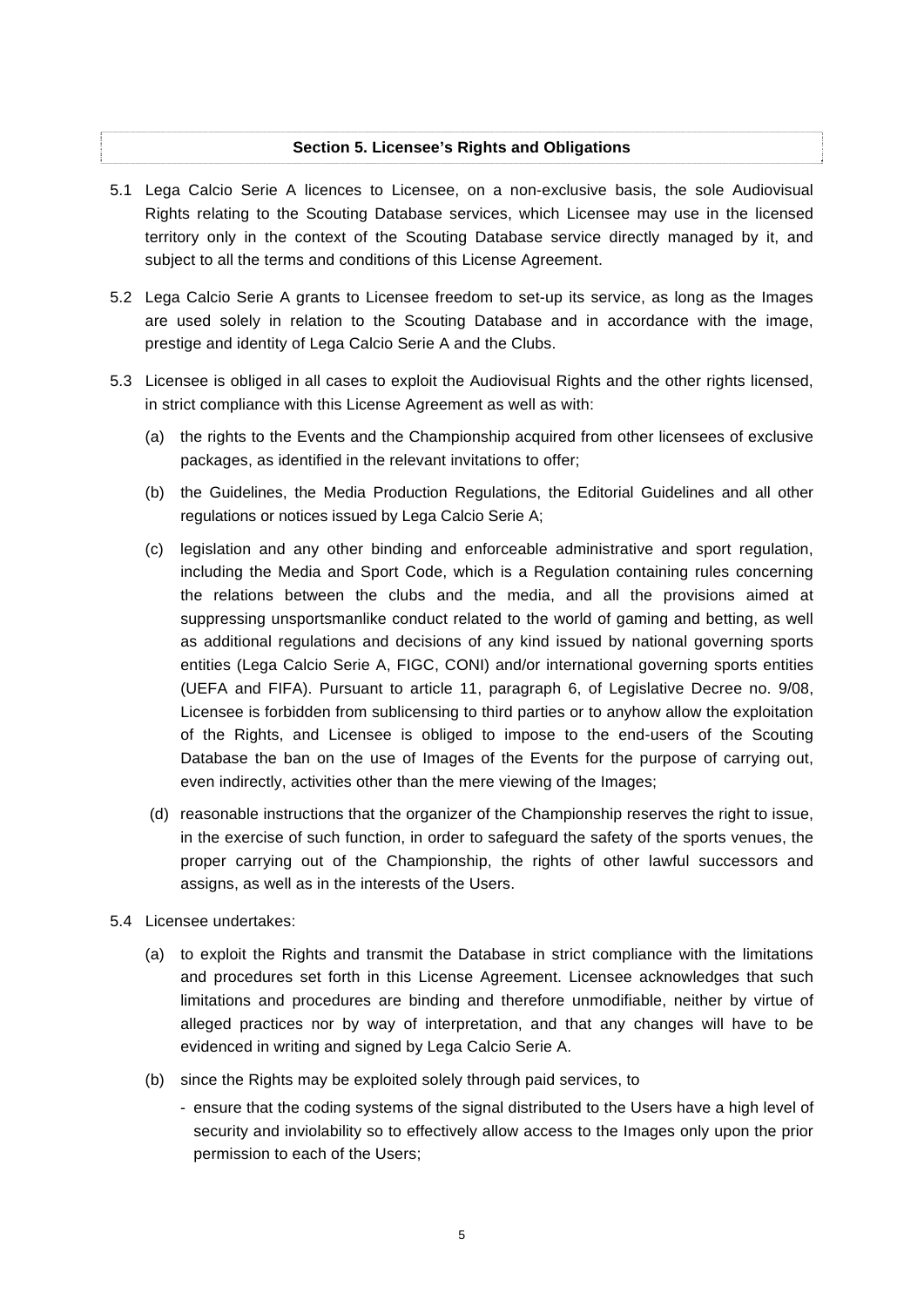- introduce and promote the service only as a paid service;
- ensure that, in order to have access to the Images of the Events, the Users are required to pay a fee compliant and in line with the values adopted by the market for similar services;
- (c) not to take any action that may prejudice the exploitation of the Rights granted by third parties;
- (d) to exercise the Rights without affecting in any way the image of Lega Calcio Serie A, the Clubs, and football in general;
- (e) to acknowledge that, in accordance with the applicable regulations, and in particular article 4, paragraph 6, of Legislative Decree no. 9 of January 9, 2008, Licensee does not have any right to the Images and the fixations of images related to the Events. In this context, Licensee expressly waives the right to raise any claim of any kind on such Images and fixations and acknowledges that, except as when strictly necessary for the performance of the license and within the limitations set forth in it, Licensee has not and will not claim any right, whether immaterial or material, to the Images and the fixations of any Image of the Events, which may be marketed solely by Lega Calcio Serie A and by the Clubs, up to the extent of their powers. Licensee acknowledges that the license fee has been determined taking into account the assignment of the aforesaid rights and delivery costs;
- (f) not to allow any third party, through sub-grants, sub-license or other transactions with similar effects, to exploit in whole or in part, in any way, the Events and the Database containing the Images related to the Events.

### **Section 6. Term and Early Termination of the License**

- 6.1 This License Agreement covers the Events of the Sport Seasons set forth in paragraph 2.1 above, and its Term corresponds to such Sport Seasons, with a mandatory fixed term set for June 30, 2015.
- 6.2 Without prejudice to the provisions set forth in article 1454 of the Civil Code, Lega Calcio Serie A shall have the right to terminate this License Agreement, at any time, pursuant to article 1456 of the Civil Code, by written notice to Licensee in case of Licensee's default of any of the provisions contained in the following clauses: 2.3, 4.4, 4.5, 5.3 and 5.4. In case of termination, Lega Calcio Serie A shall be entitled to liquidated damages, without prejudice to any further damages, in the amount corresponding to the loss of profit suffered by Lega Calcio Serie A, meaning the amount equal to the difference between the total expected fees payable by Licensee on the basis of this License Agreement during its Term and the amounts that Lega Calcio Serie A collected from Licensee up to the termination of contract.
- 6.3 Licensee hereby expressly declares to indemnify from now on and hold Lega Calcio Serie A, the Clubs and their successors and assigns, harmless against any claim brought by anyone, arising from its failure to comply with the provisions set forth in this License Agreement.
- 6.4 At the term or early termination or expiration, for any reason whatsoever, of this License Agreement, any and all rights granted to Licensee shall return to be fully available to Lega Calcio Serie A and the Clubs. As a result, any and all subsequent exploitations by Licensee, are forbidden.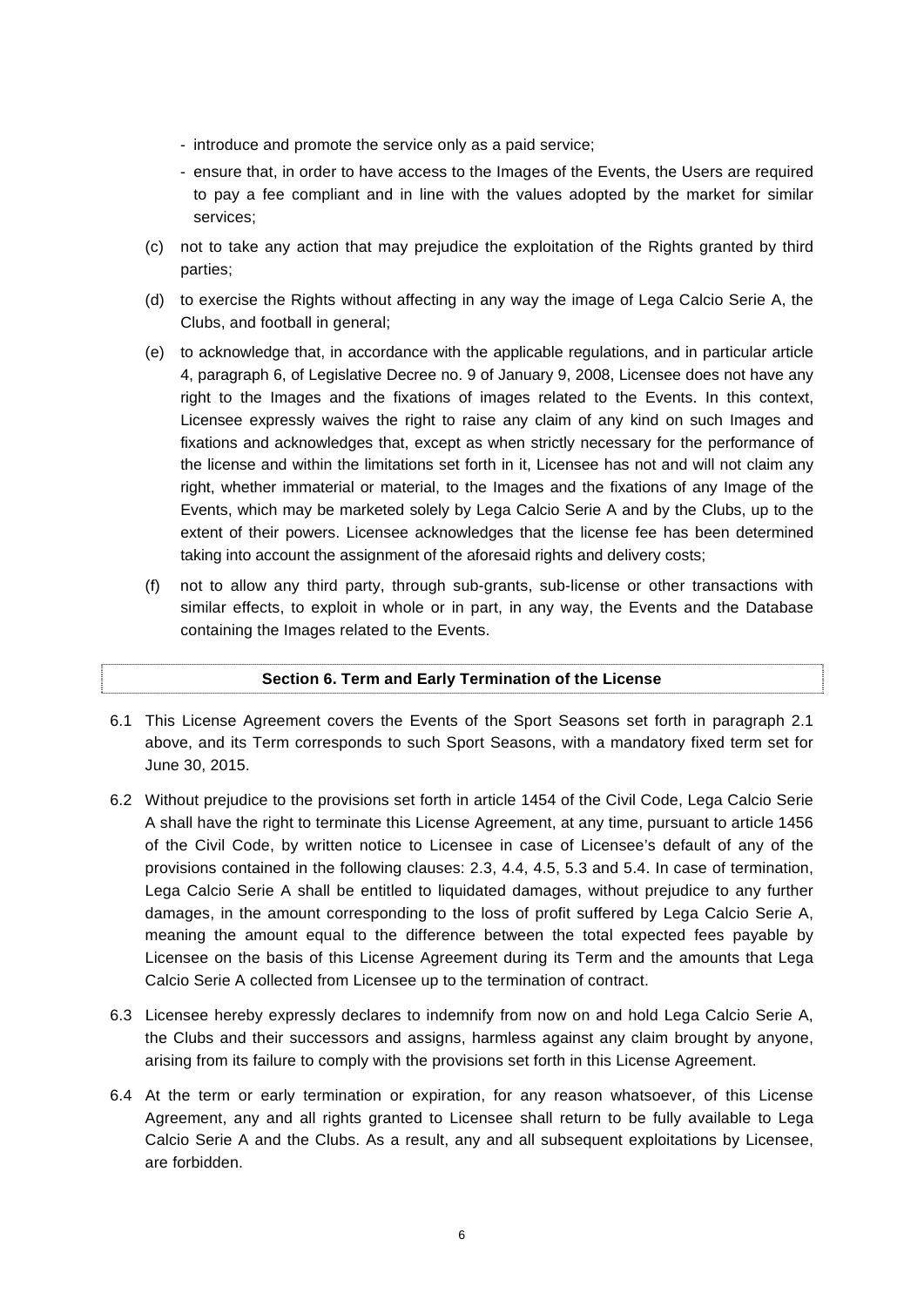# **Section 7. Miscellaneous Provisions**

- 7.1 Any communication relating to this license shall be in force and effect only when made by registered letter, return receipt requested, and/or by similar means, and addressed to the domicile of the recipient. In case of urgency, the communication may be made via fax and/or email to the following address: Lega Nazionale Professionisti Serie A: to the attention of the General Manager, fax 02.69 01 00 91, e-mail: segreteria@lega-calcio.it - Licensee: to the attention of  $[$   $\Box$   $]$ , fax:  $[$   $\Box$   $]$ ; e-mail:  $[$   $\Box$   $]$ .
- 7.2 Licensee authorises Lega Calcio Serie A to assign the License Agreement to any other association or entity in the event that such association or entity takes control of the marketing of the Rights at any time and for any reason, and is recognized by the Italian football system in the forms contained therein, provided that such assignee guarantees to Licensee the continuation of their relationship at the same terms and conditions of this License Agreement. The assignment shall become effective upon Licensee's receipt of a written notice from Lega Calcio Serie A, signed by the assignee confirming its obligation to comply with the terms and conditions of this License Agreement. When completed in the aforesaid manners, the assignment shall discharge Lega Calcio Serie A from its obligations towards Licensee.
- 7.3 For the purposes hereof, should the Championship adopt a different name during the Term, this License Agreement shall not be affected, nor Lega Calcio Serie A shall be prohibited to name the Championship differently.
- 7.4 The failure by any party to insist upon strict performance of any covenant or condition of this License Agreement, in any one or more instances, shall not be construed as a waiver or relinquishment of any such covenant or condition in the future, but the same shall be and remain in full force and effect.
- 7.5 In case of voidness or voidability of any of the provisions contained in this License Agreement, the parties undertake to negotiate in good faith the substitution of the void or voidable clause with the objective of reaching results similar to those pursued in the void or voidable clause and to preserve the economic substance of this License Agreement.
- 7.6 This License Agreement shall be governed by, and construed in accordance with, the laws of Italy, and any dispute shall be subject to the exclusive jurisdiction of the courts of Milan. Such exclusive jurisdiction shall remain vested and unaffected, also in case of consolidation of actions, even after the Term.
- 7.7 The processing of personal data communicated by interested parties shall be conducted in accordance with the provisions of Legislative Decree no. 196 of June 30, 2003, with a warranty of confidentiality and full protection of the rights of the bidders. The officers and consultants of Lega Calcio Serie A involved in the procedures for managing licenses, shall be responsible for the processing, up to the extent of their authority. The holder of the processing is Lega Calcio Serie A in the person of its legal representative, in respect of which the interested party may rely on the rights set forth in article 7 of Legislative Decree no. 196 of June 30, 2003.